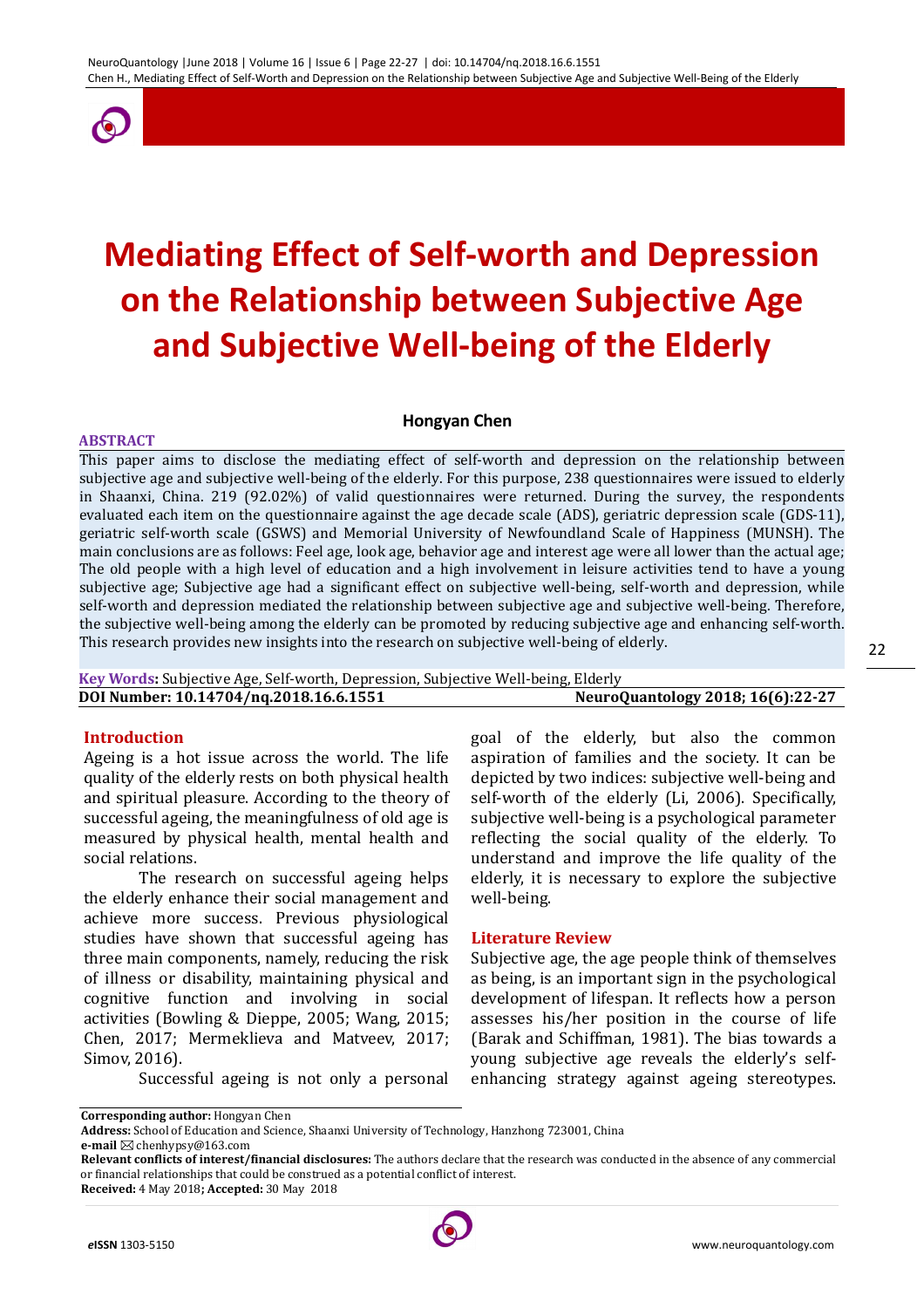Rubin and Bernrsen (2006) suggested that most of the elderly reject the labelling of ageing and tend to report a young subjective age.

Subjective age indirectly bears on the health and life quality of the elderly (Kotter-Grühn *et al.*, 2009). Those with a young subjective age often maintain a better cognitive function (Stephan, 2014). As they grow older, the elderly will undergo an irreversible decline in cognitive function. The rate of decline varies from person to person. Scholars agree that those with better memory function do better in daily activities and face less risk of death (Zahodne, Manly, Mackey-Brandt & Stern, 2013). Besides, it is more accurate to predict the mental and physical health of the elderly based on their subjective age than their actual age. Therefore, the elderly should be encouraged to maintain a bias towards young subjective age.

The bias towards young subjective age is closely related to individual subjective well-being and mental health (Liang K., 2014). However, the relationship between subjective age and mental health is extremely complicated. Compared with Germans, Americans show a younger subjective age and have a unique negative correlation with negative emotions (Westerhof and Barrett, 2005). This means the relationship between subjective age and mental health is affected by cultural values. Focusing on old Chinese people, Wu  $(2016)$  pointed out that subjective age bias has a significant negative correlation with elderly depression. 

# **Methods**

### *Recipients*

From September to November 2017, 238 senior citizens aged 60 and above were selected for our questionnaire survey in Shaanxi Province, China. A total of 219 valid questionnaires were returned. Of the  $219$  respondents, 91 (41.6%) were males and 128 (58.4%) were females; 93 (42.5%) often participated in leisure activities and  $126$  (57.5%) only sometimes joined such activities; 38 (17.4%) were graduates from primary schools,  $62$  (28.3%) from junior high schools,  $76$  (34.7%) from senior

high schools or technical secondary schools and 43 (19.6%) from universities. All respondents were aged between 60 and 82, putting the mean age at 65.16 (SD=5.13) (Table 1).

# *Scales*

Using the Age Decade Scale (ADS) revised by Barak and Schiffman (1981) and Kotter and Hess (2012), four subjective ages were measured: feel age, look age, behavior age and interest age. Among them, the feel age refers to the age perceived by a person in normal circumstances; the look age stands for the age perceived by a person based on his/her appearance; the behavior age means the age perceived by a person based on his/her activities; the interest age reflects the age perceived by a person based on his/her favorite activities. Each of the four subjective ages was determined between 0 and 120. The subjective age can be considered as young if its numerical value is smaller than the actual age. The Cronbach's alpha, i.e. internal consistency of the scale was 0.86. The confirmatory factor analysis reveals a good structural validity  $x^2/df = 2.84$ , CFI=0.92, NFI=0.93, GLI=0.92 and RMSEA=0.017.

The subjective well-being of the elderly was assessed against the Memorial University of Newfoundland Scale of Happiness (MUNSH), which was designed by Kozma and Stones (1980) and Liu & Gong  $(1997)$ . The 24 items of the scale were allocated to 4 subscales, namely, positive emotion (PA), negative emotion (NA), positive experience (PE) and negative experience (NE). The total score was calculated as  $PA-NA + PE-NE$ and its value fell between 0 and 48 points. For simplicity, a constant of 24 was added to the total score. The higher the total score, the better the well-being. The internal consistency of the four subscales was 0.78, 0.82, 0.80, and 0.83, respectively. The confirmatory factor analysis confirms that the structural validity was good: *x <sup>2</sup>*/df =3.16, CFI=0.91, NFI=0.92, GLI=0.91 and RMSEA= $0.022$ . The self-worth of the elderly was evaluated against the geriatric self-worth scale (GSWS) compiled by Song (2013).

**Table 1**. Basic information of the respondents

| Table 1. Dasit miurimation of the respondents |                      |                |                      |             |                   |          |  |  |  |  |
|-----------------------------------------------|----------------------|----------------|----------------------|-------------|-------------------|----------|--|--|--|--|
| Variable                                      | Item                 |                | <b>Total Elderly</b> |             |                   |          |  |  |  |  |
|                                               |                      | Primary school | Middle school        | High school | College and above | Sampling |  |  |  |  |
| Gender                                        | Man                  |                | 36                   | 55          | 20                | 106      |  |  |  |  |
|                                               | Female               | 28             |                      | 46          | 24                | 132      |  |  |  |  |
| Leisure<br>Activity                           | <b>Often</b>         |                | 29                   | 28          | 21                |          |  |  |  |  |
| Involvement                                   | Sometimes            | 24             |                      | 53          | 23                | 141      |  |  |  |  |
| Total                                         | 70<br>81<br>44<br>ŦЭ |                |                      | 238         |                   |          |  |  |  |  |

23

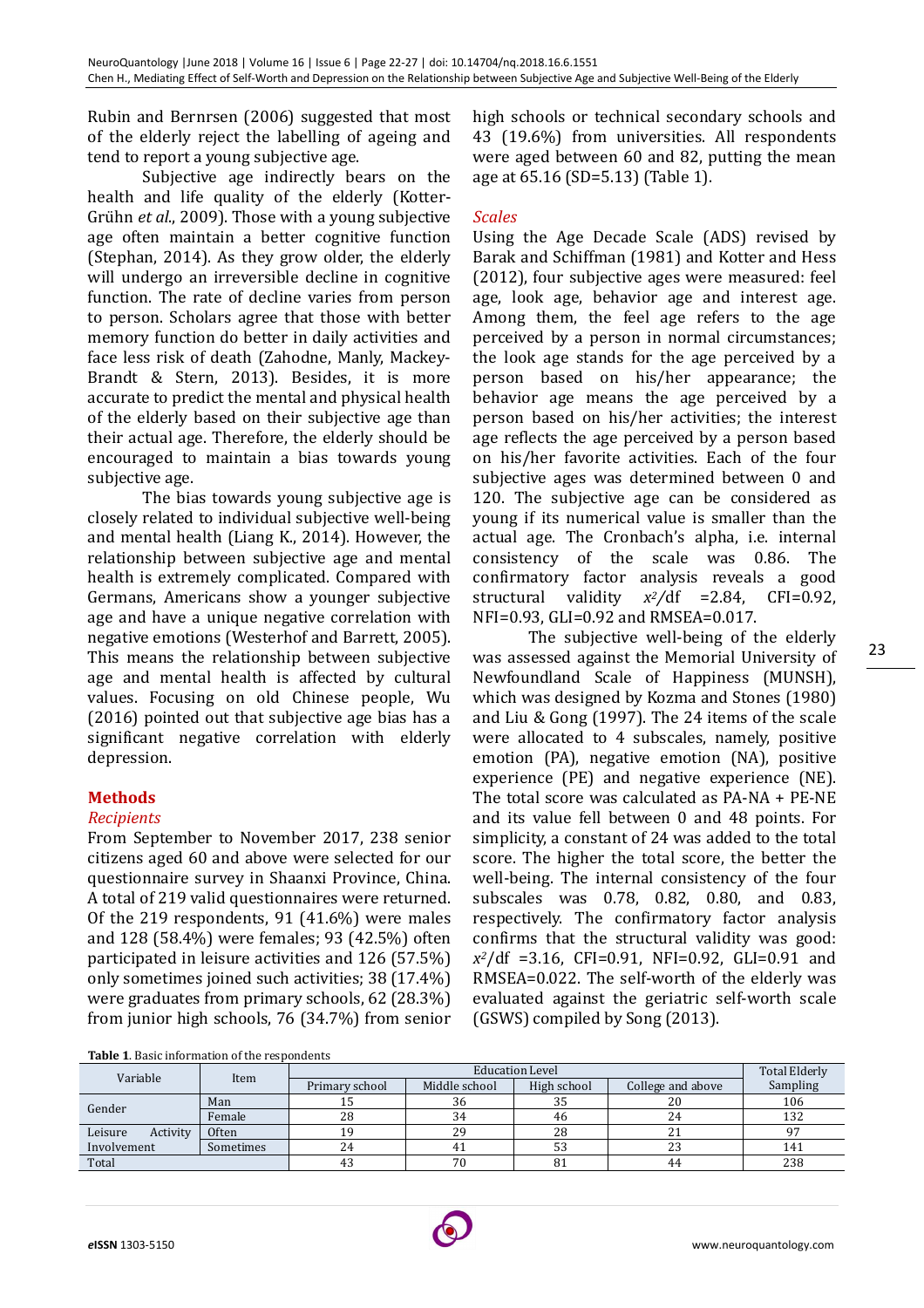#### NeuroQuantology |June 2018 | Volume 16 | Issue 6 | Page 22-27 | doi: 10.14704/nq.2018.16.6.1551 Chen H., Mediating Effect of Self-Worth and Depression on the Relationship between Subjective Age and Subjective Well-Being of the Elderly

| Table 2. Paired sample t-test for elderly subjective age and actual age |  |
|-------------------------------------------------------------------------|--|
|                                                                         |  |

|                |       | $\cdots$  | $\sim$ $\sim$ $\sim$ |                           |           |
|----------------|-------|-----------|----------------------|---------------------------|-----------|
| Variables      | M     | <b>SD</b> | Mean                 | <b>Standard Deviation</b> |           |
| Actual age     | 65.16 | 5.13      |                      |                           |           |
| feel-age       | 58.13 | 9.03      | 7.03                 | 7.32                      | $14.21**$ |
| look-age       | 61.78 | 6.05      | 3.38                 | 5.57                      | 8.99**    |
| behavior-age   | 56.63 | 10.29     | 8.53                 | 8.45                      | 14.94**   |
| interest-age   | 53.10 | 12.74     | 12.05                | 10.84                     | 16.46**   |
| subjective age | 57.20 | 8.19      | 7.96                 | 6.38                      | 18.44**   |

*\*p<0.05, \*\*p<0.01, \*\*\*p<0.01. The same below* 

#### **Table 3.** Differences in education age and leisure activity participation  $(M \pm SD)$

| Variables                    | Item                       | n   | feel-age         | look-age         | behavior-age | interest-age |
|------------------------------|----------------------------|-----|------------------|------------------|--------------|--------------|
|                              | 100<br>$\leq$ 9Years       |     | $59.79 \pm 7.83$ | $63.21 \pm 5.20$ | 58.40±9.09   | 56.68±10.04  |
| Years of education           | $>9$ Years                 | 119 | 56.74±9.75       | $60.58 \pm 6.47$ | 55.14±11.03  | 50.09±13.97  |
|                              |                            |     | $2.52^*$         | $3.28**$         | $2.36*$      | $3.94**$     |
|                              | <b>Often</b>               | 93  | 55.46±9.02       | $60.65 \pm 6.29$ | 53.60±9.62   | 50.98±13.32  |
| Leisure Activity Involvement | <i><b>Occasionally</b></i> | 126 | $60.10\pm8.56$   | $62.61 \pm 5.76$ | 58.87±10.24  | 54.67±12.10  |
|                              |                            |     | $-3.88**$        | $-2.40*$         | $-3.85*$     | $-2.14*$     |

**Table 4.** Differences of subjective well-being in subjective age (M±SD)

| Variables                             | Item          | n                | subjective well-being | Positive factor  | Negative factor |
|---------------------------------------|---------------|------------------|-----------------------|------------------|-----------------|
|                                       | younger       | 59               | $38.85 \pm 5.63$      | $21.64 \pm 5.54$ | $4.64 \pm 3.05$ |
| subjective age                        | Moderate      | 98               | $33.04 \pm 4.14$      | $16.07 \pm 4.12$ | $5.82 \pm 3.49$ |
|                                       | Elderly<br>62 | $31.52 \pm 4.01$ | $14.65 \pm 3.90$      | $11.11 \pm 5.61$ |                 |
|                                       |               |                  | 44.63**               | 41.94**          | 44.81**         |
| <i>LSD</i> Multiple comparisons (I-J) |               | $I_1-I_2$        | $5.81**$              | $5.57**$         |                 |
|                                       |               | $I_1-I_3$        | $7.33**$              | $6.98**$         | $-6.47**$       |

Table 5. Correlation of subjective age, self-worth, depression and subjective well-being of the elderly

| Variables             | M     | <b>SD</b> | feel-age  | look-age  | behavior-age | interest-age | subjective age | self-worth | depression |
|-----------------------|-------|-----------|-----------|-----------|--------------|--------------|----------------|------------|------------|
| look-age              | 61.78 | 6.05      | 0.53      |           |              |              |                |            |            |
| behavior-age          | 56.63 | 10.29     | $0.62**$  | $0.54**$  |              |              |                |            |            |
| interest-age          | 53.10 | 12.74     | $0.45**$  | $0.42**$  | $0.51**$     |              |                |            |            |
| subjective age        | 57.20 | 8.19      | $0.69**$  | $0.68**$  | $0.77**$     | $0.73**$     |                |            |            |
| self-worth            | 3.01  | 1.02      | $0.25**$  | $0.29**$  | $0.26**$     | $0.20**$     | $0.33**$       |            |            |
| depression            | 3.42  | 1.41      | $-0.42**$ | $-0.37**$ | $-0.39**$    | $-0.33**$    | $-0.51**$      | $-0.68**$  |            |
| subjective well-being | 34.17 | 5.39      | $0.37**$  | $0.29**$  | $0.28**$     | $0.36**$     | $0.44**$       | $0.53**$   | $-0.62**$  |

**Table 6.** Regression Analysis of Variables Relationship in Multiple Mediating Model

| Equation              |                    |      | Overall fit index |          | Regression coefficient significance |            |  |
|-----------------------|--------------------|------|-------------------|----------|-------------------------------------|------------|--|
| Result Variables      | Predictor variable |      | $R^2$             |          |                                     |            |  |
| self-worth            | subjective age     | 0.45 | 0.20              | 54.41**  | 0.45                                | $7.38**$   |  |
| depression            | subjective age     | 0.74 | 0.55              | 136.18** | $-0.31$                             | $6.49**$   |  |
|                       | self-worth         |      |                   |          | $-0.58$                             | $-12.15**$ |  |
| subjective well-being | subjective age     | 0.65 | 0.42              | 53.17**  | 0.19                                | $3.07**$   |  |
|                       | self-worth         |      |                   |          | 0.21                                | $2.95**$   |  |
|                       | depression         |      |                   |          | $-0.38$                             | $-4.83**$  |  |

The scale has five dimensions, including interpersonal value, impact value, physiological value, rule value and psychological value. There are a total of 25 items for these dimensions. The scale has five points, with 1 being strongly disagree and 5 being strongly agree. The higher the value, the better the self-worth is. The Cronbach's alpha of the scale was 0.88. The confirmatory factor analysis demonstrates a good structural validity:  $x^2$ /df =3.31, CFI=0.94, NFI=0.93, GLI=0.94 and RMSEA=0.019. The depression of the elderly was rated against the

geriatric depression scale (GDS-11) revised by Brink & Yesavage (1982) and Tang (2013). Eleven items were answered with "yes" or "no". "Yes" was counted as  $1$  point and "no" as  $0$  point. The higher the score, the more depressive the old person is. The Cronbach's alpha of the scale was 0.83, and the internal consistency of the scale exhibited a rising trend. The confirmatory factor analysis reveals a good structural validity:  $x^2$ /df =3.94,  $CFI=0.90$ ,  $NFI=0.92$ ,  $GLI=0.92$  and  $RMSEA=0.034$ .

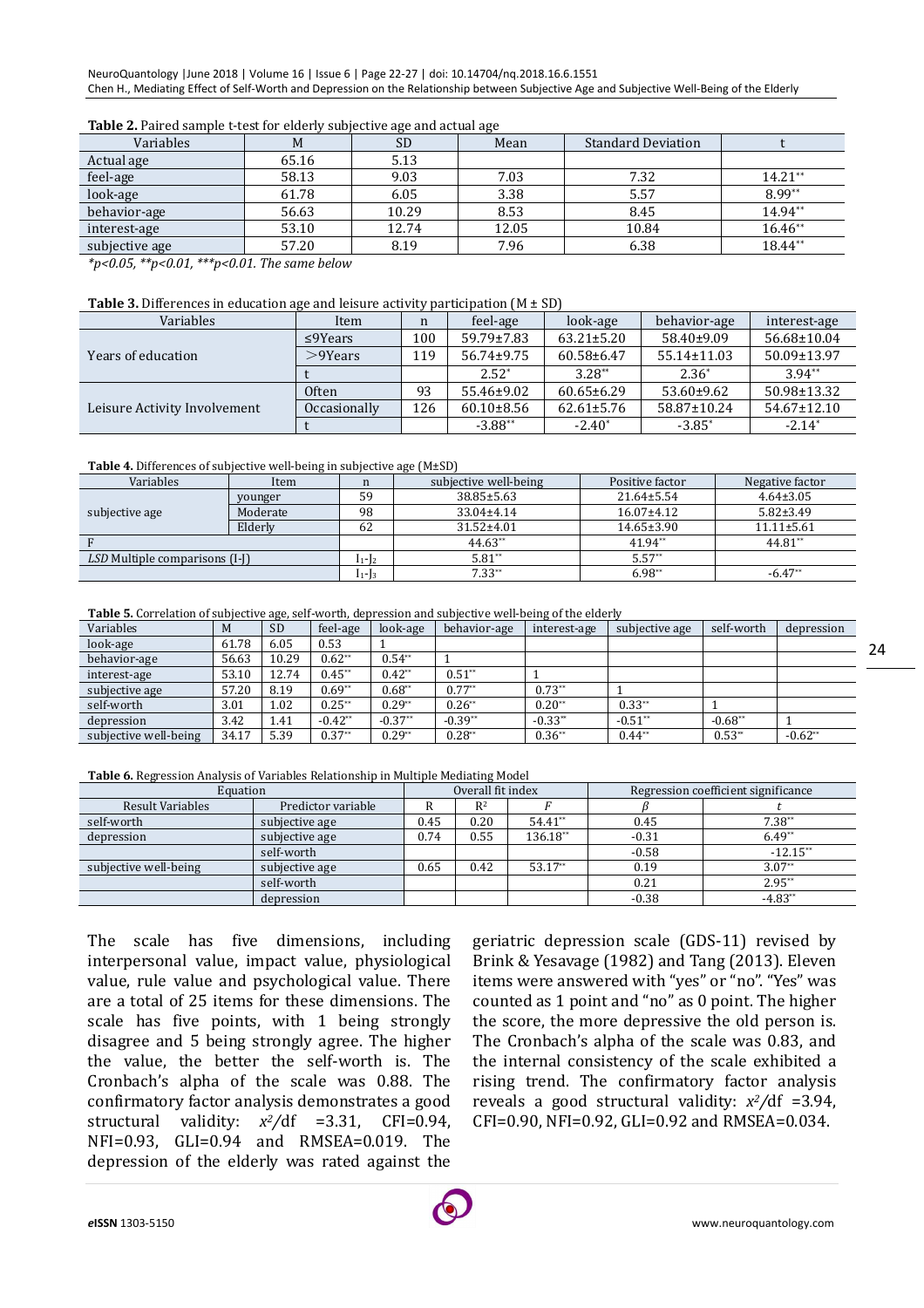## *Statistical analysis*

The data collected from the questionnaire survey were analysed on SPSS 19.0 through commonmethod variance test, descriptive statistics, independent or paired-sample t-test, Pearson's correlation analysis, and hierarchical regression analysis. 

# **Results**

## *Common-method variance test*

Owing to the objective conditions, the self-report method of the questionnaire survey may lead to variance of the common method. Thus, the data collection process was controlled. For instance, the survey was performed anonymously and reverse problems were designed for some topics. Then, the common-method variance was measured by Harman's single-factor test. The results show that all the eigenvalues of nonrotating and rotating factors were greater than 1, indicating that the common-method variance falls within the acceptable range.

# *Descriptive Statistics*

Table 2 shows that the values of the four subjective ages were all shorter than the actual age. Hence, the subjective age of the elderly was on the rise, indicating a significant difference between the four dimensions of subjective age. and the bias towards the younger age. This bias was confirmed in the paired sample t-test (P<0.01). This finding echo with the results of existing studies (Wu, 2016; Zhou *et al.*, 2016; Liu *et al*., 2017). 

The independent sample t-test shows that the feel age, look age, behavior age and interest age were significantly different among those with different education backgrounds and involvement in leisure activities  $(P<0.05)$ . In general, the educational level and leisure activity involvement are negatively correlated with the subjective age (Table 3). The subjective ages were grouped by the statistical 27% principle. Overall, there were 59 voung people (total score: 54.75), 98 middleage people (total score:  $54.76 \sim 61.24$ ), and  $62$  old people (total score: 61.25). Through one-way analysis of variance, it is learned that subjective well-being, together with its positive and negative factors, were significantly different among people in different age groups  $(P<0.01)$ . Thus, subjective well-being is negatively correlated with subjective age (Table 4).

# *Relationship among variables*

Table 5 lists the mean, standard deviation and correlation coefficients of subjective age, selfworth, depression and subjective well-being. As shown in the Table, subjective age was significant positively correlated with subjective well-being and self-worth  $(P<0.01)$ , and significant negatively correlated with depression  $(P<0.01)$ ; there is a significant positive correlation between subjective well-being and self-worth  $(P<0.01)$ , a significant negative correlation between subjective well-being and depression  $(P<0.01)$ , and a significant negative correlation between depression and subjective well-being  $(P<0.01)$ .



Figure 1. Chain mediation model of self-worth and depression 

# *Mediating effect*

This subsection explores the mediating effect of self-worth and depression on the relationship between subjective age and subjective well-being of the elderly. According to regression analysis, subjective age had a significant predictive effect on the subjective well-being of the elderly subjective age positively predicted self-worth ( $β=0.45$ ,  $p<0.01$ ), and negatively predicted depression  $(\beta = 0.31, p < 0.01)$ ; self-worth had a positive predictive effect on subjective well-being ( $β=0.21$ ,  $p<0.01$ ) and a negative predictive effect of depression ( $β=-0.58$ ,  $p<0.01$ ). In addition, depression had a negative predictive effect on the subjective well-being of the elderly  $(\beta = -0.38)$ ,  $p<0.01$ ). The above analysis indicates the partial mediating effect of self-worth and depression between subjective age and well-being. The mediating effect was valued at  $0.31$ , about  $62\%$  of the total effect  $(0.50)$  of subjective well-being on subjective age. This effect falls into three categories: the indirect effect of subjective age on subjective well-being through Self-Worth  $(\beta=0.09,$  $p<0.01$ ; the indirect effect of subjective age on

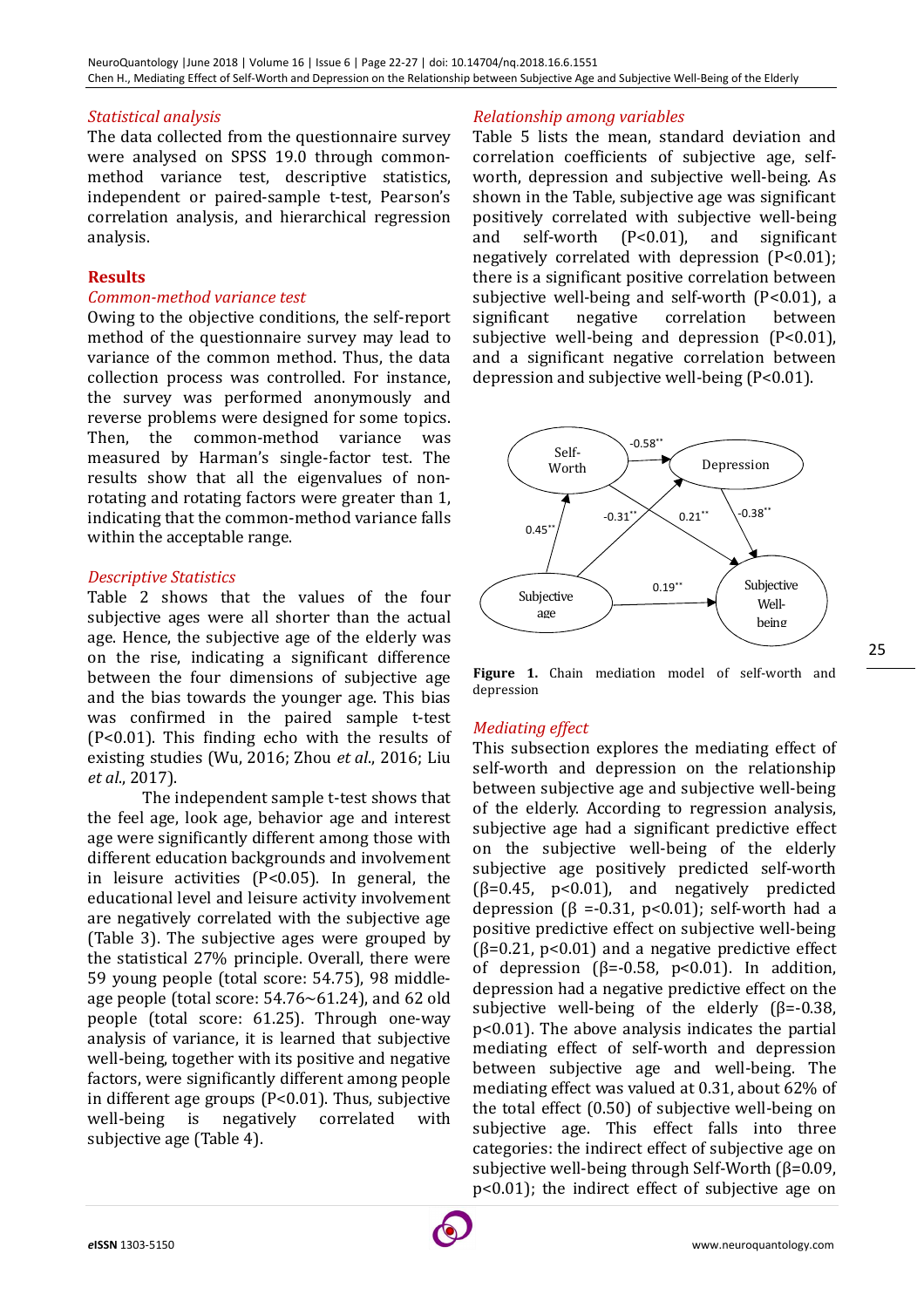subjective well-being through depression  $(β=$ 0.12,  $p<0.01$ ); the indirect effect of subjective age on subjective well-being through self-worth and depression ( $\beta$ =0.10, p<0.01). The three indirect effects respectively account for 18%, 24% and 20% of the total effect. The 95% confidence interval for the mediating effect had no zero value, indicating that the three indirect effects all reach significant levels.

# **Conclusions**

# *There is a bias towards a young subjective age among the elderly.*

Paired-sample t-test show a significant difference between the four dimensions of subjective age and actual age  $(t=8.99 \text{ to } 18.44$ ,  $P<0.01$ ). Overall, the subjective age is smaller than the actual age, an evidence for the bias towards a young subjective age among the elderly. The largest deviation from the actual age belongs to the interest age and the smallest to the look age. Therefore, the old people feel young when they are involved in their favourite activities and perceive a similar age to the actual age based on their own appearance.

# *The old people with a high level of education tend to have a younger subjective age.*

The research finds that the level of education is negatively correlated with the subject age. Thus, education is an important influencing factor of the subjective age among the elderly. In general, highly educated old people boast better knowledge, skills and social experience, and more social and psychological resources than those less educated. That is why they could maintain a relatively young subjective age, an essential strategy for successful ageing.

# *The old people frequently involved in leisure activities tend to have a younger subjective age.*

Through an independent sample t-test, the author concluded that the old people who often participated in leisure activities enjoyed a younger subjective age than those who only sometimes joined such activities. The frequent participation in leisure activities naturally brings about a variety of social opportunities. These activities slow down the decline of cognitive function of old people, strengthen their physical function, and comfort their souls, thus increasing the sense of well-being.

# *The old people with a young subjective age enjoy a high sense of well-being.*

Through one-way analysis of variance, it is learned that subjective well-being, together with its positive and negative factors, were significantly different among people in different age groups. The younger the subjective age, the higher the sense of well-being is. This finding agrees well with the previous research (Y. Stephan *et al.*, 2011; Huang *et al.*, 2016). Therefore, it is important to cultivate a young subjective age among the youth. With a young subjective age, the old people can maintain a good health, participate in various leisure activities and experience positive emotions, thus enhancing the life quality and well-being.

## *Relationship between subjective age, self-worth, depression and well-being*

The correlation analysis shows that subjective age was significant positively correlated with subjective well-being and self-worth; self-worth was significant positively correlated with subjective well-being. Hence, a young subjective age enables elderly to improve their sense of selfworth and subjective well-being, which can mutually enhance each other.

It is also learned that subjective age was significant negatively correlated with depression, and depression was significant negatively correlated with subjective well-being. These findings are consistent with the previous research (Huang *et al.*, 2017). This means those who are young in physical and mental dimensions have less depression, and positive emotions can enhance the subjective well-being of the elderly.

# *Mediating effect of self-worth and depression on the relationship between subjective age and subjective well-being*

The mediating test proves the mediating effect of self-worth and depression in the relationship between subjective age and subjective well-being of the elderly. In other words, the subjective age of the elderly influences subjective well-being through self-worth and depression. Thus, the value experience (e.g. self-worth) and emotional experience (e.g. depression), relative to age experience (e.g. subjective age) are influencing factors on subjective well-being among the elderly. This is consistent with the previous studies (Westerhof *et al.*, 2005; Shrira *et al.*, 2015), and the theory of positive psychology.